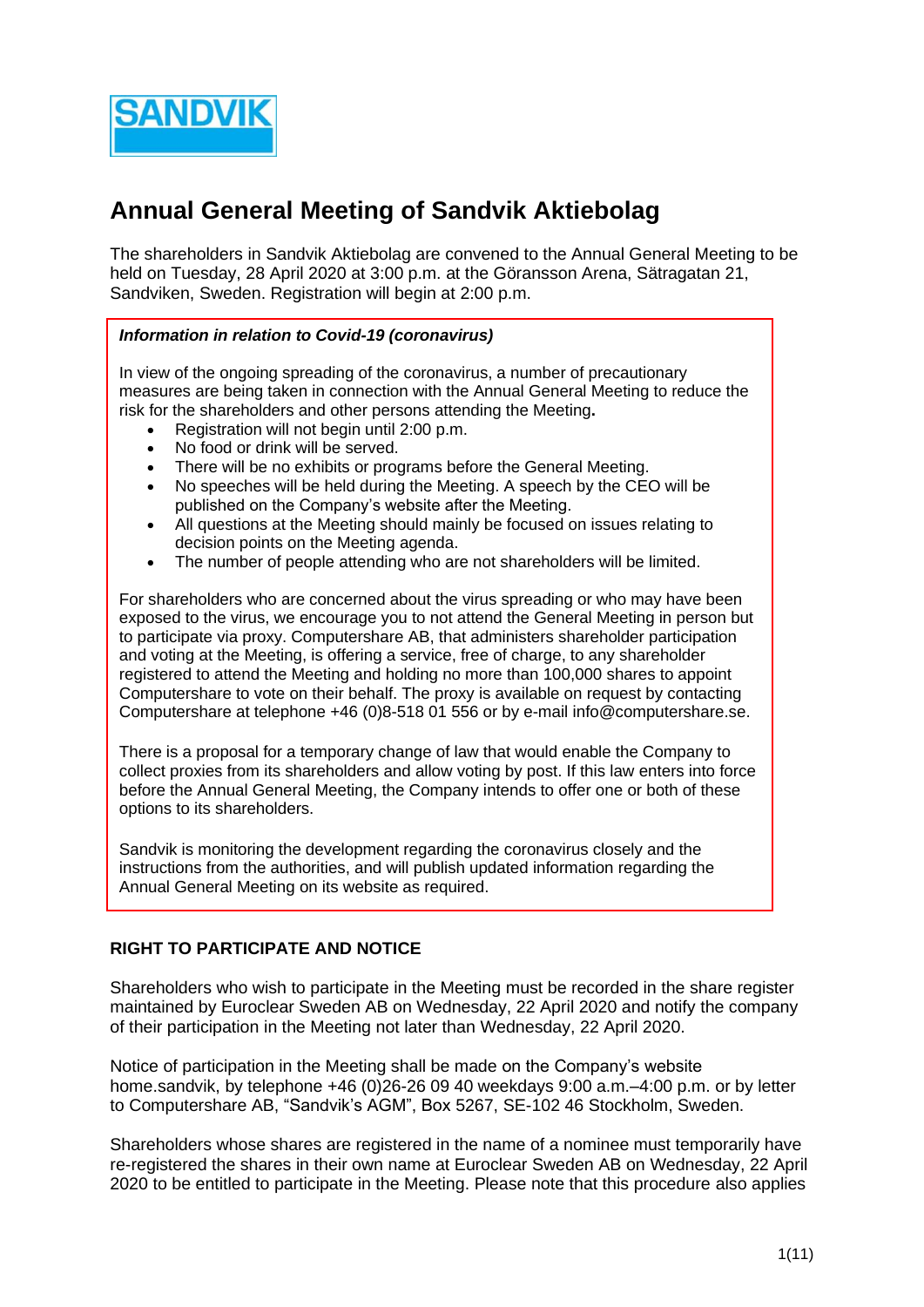with respect to shares held on a bank's shareholder deposit account and certain investment savings accounts.

When giving notice, please state name, personal or corporate registration number, address and telephone number and the number of assistants, if any. If participation is by proxy, the proxy should be submitted to the address stated above in advance of the Meeting. Proxy forms are available on the Company's website home.sandvik. Please see below for information on processing of personal data.

# **AGENDA**

- 1. Opening of the Meeting.
- 2. Election of Chairman of the Meeting.
- 3. Preparation and approval of the voting list.
- 4. Election of one or two persons to verify the minutes.
- 5. Approval of the agenda.
- 6. Examination of whether the Meeting has been duly convened.
- 7. Presentation of the Annual Report, Auditor's Report and the Group Accounts and Auditor's Report for the Group.
- 8. Resolution in respect of adoption of the Profit and Loss Account, Balance Sheet, Consolidated Profit and Loss Account and Consolidated Balance Sheet.
- 9. Resolution in respect of discharge from liability of the Board members and the President for the period to which the accounts relate.
- 10. Resolution in respect of allocation of the Company's result in accordance with the adopted Balance Sheet and resolution on record day.
- 11. Determination of the number of Board members, Deputy Board members and Auditors.
- 12. Determination of fees to the Board of Directors and Auditor.
- 13. Election of Board members:
- 13.1 Stefan Widing
- 13.2 Kai Wärn
- 13.3 Jennifer Allerton
- 13.4 Claes Boustedt<br>13.5 Marika Fredrikss
- Marika Fredriksson
- 13.6 Johan Karlström
- 13.7 Johan Molin
- 13.8 Helena Stiernholm
- 14. Election of Chairman of the Board.
- 15. Election of Auditor.
- 16. Resolution on instruction for the Nomination Committee.
- 17. Resolution on guidelines for the remuneration of senior executives.
- 18. Resolution on a long-term incentive program (LTI 2020).
- 19. Authorization on acquisition of the Company's own shares.
- 20. Closing of the Meeting.

# **PROPOSALS FOR RESOLUTIONS**

#### **Item 10 – Dividend and record day**

The President and the Board of Directors proposes that the Annual General Meeting resolve on a dividend of SEK 3.00 per share, which differs from the previous proposal of 4.50 SEK per share. The adjustment of the proposed dividend is a precautionary measure due to the current instability in the market caused by the ongoing spreading of the coronavirus (Covid-19). Thursday, 30 April 2020 is proposed as the record day. If the Meeting approves these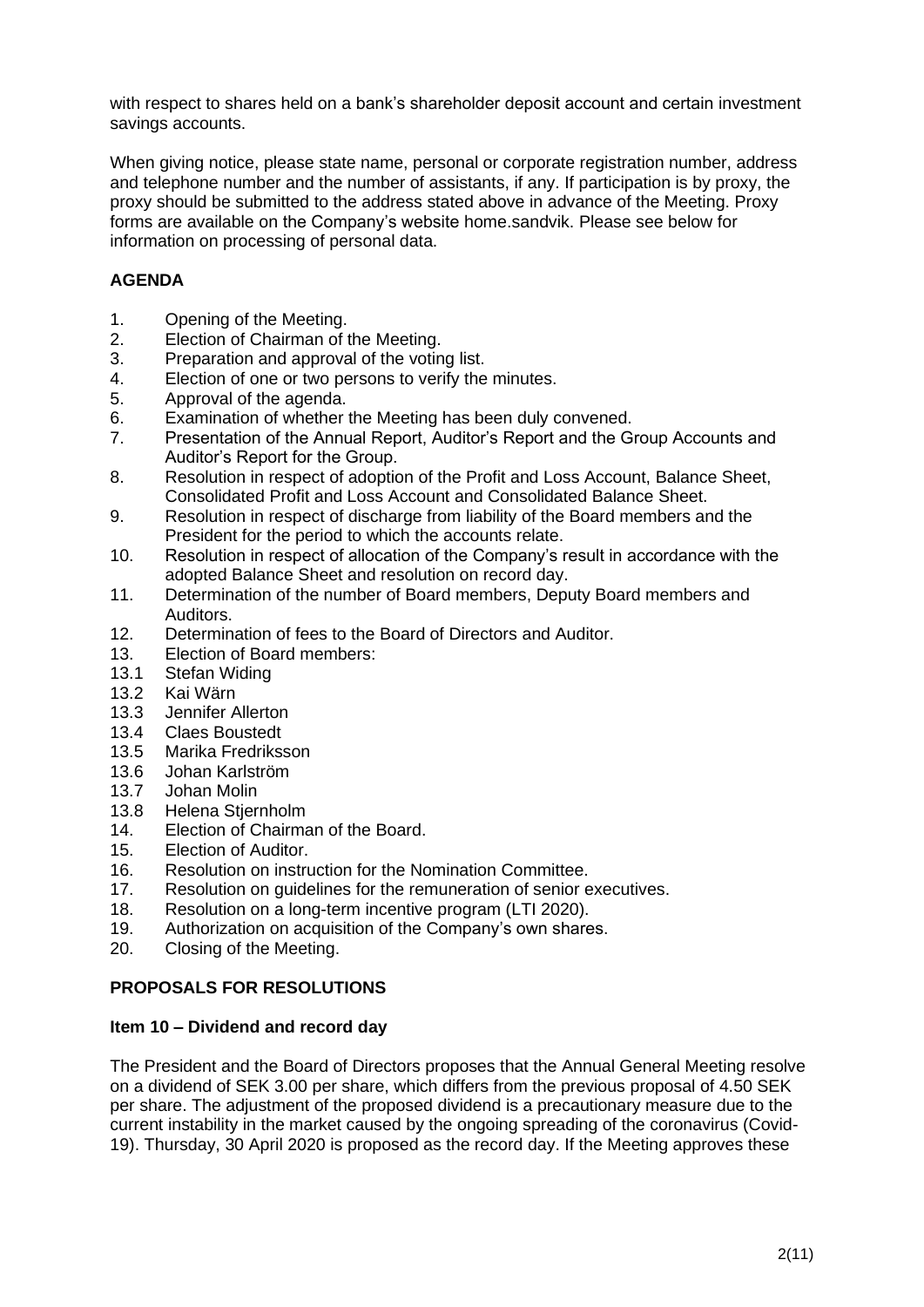proposals, it is estimated that the dividend be paid by Euroclear Sweden AB on Wednesday, 6 May 2020.

It is the Board of Directors' intention to convene an Extraordinary General Meeting before the end of October this year to resolve on an extra dividend of SEK 1.50 per share, assuming that the market has stabilized and the financial position of the Company so permits.

#### **The Nomination Committee's proposals**

The Nomination Committee consists of its Chairman Fredrik Lundberg (AB Industrivärden), Hans Sterte (Alecta), Marianne Nilsson (Swedbank Robur Funds), Anders Oscarsson (AMF and AMF Funds) and Johan Molin (Sandvik's Chairman of the Board).

The Nomination Committee proposes that the Annual General Meeting resolve on the following:

- **Item 2 –** Attorney Sven Unger as Chairman of the Meeting.
- **Item 11 –** Eight Board members with no deputies and a registered public accounting firm as Auditor.
- **Item 12 –** Unchanged fees to the Board of Directors:
	- Chairman of the Board of Directors: SEK 2,550,000 (2,550,000)
	- Other Board members not employed by the Company: SEK 690,000 (690,000) each
	- Chairman of the Audit Committee: SEK 300,000 (300,000)
	- Other members of the Audit Committee: SEK 170,000 (170,000) each
	- Chairman of the Remuneration Committee: SEK 145,000 (145,000)
	- Other members of the Remuneration Committee: SEK 115,000 (115,000) each

No fees shall be paid to the members of the Acquisitions and Divestitures Committee.

Fees to the Auditor shall be paid in accordance with approved invoices.

- **Item 13 –** Election of the following persons as Board members:
	- 13.1 Stefan Widing (new)
	- 13.2 Kai Wärn (new)
	- 13.3 Jennifer Allerton (re-election)
	- 13.4 Claes Boustedt (re-election)
	- 13.5 Marika Fredriksson (re-election)
	- 13.6 Johan Karlström (re-election)
	- 13.7 Johan Molin (re-election)
	- 13.8 Helena Stjernholm (re-election)

Lars Westerberg has declined re-election and Björn Rosengren left the Board on 31 January 2020 in connection with leaving his position as President of Sandvik.

**Item 14 –** Re-election of Johan Molin as Chairman of the Board of Directors.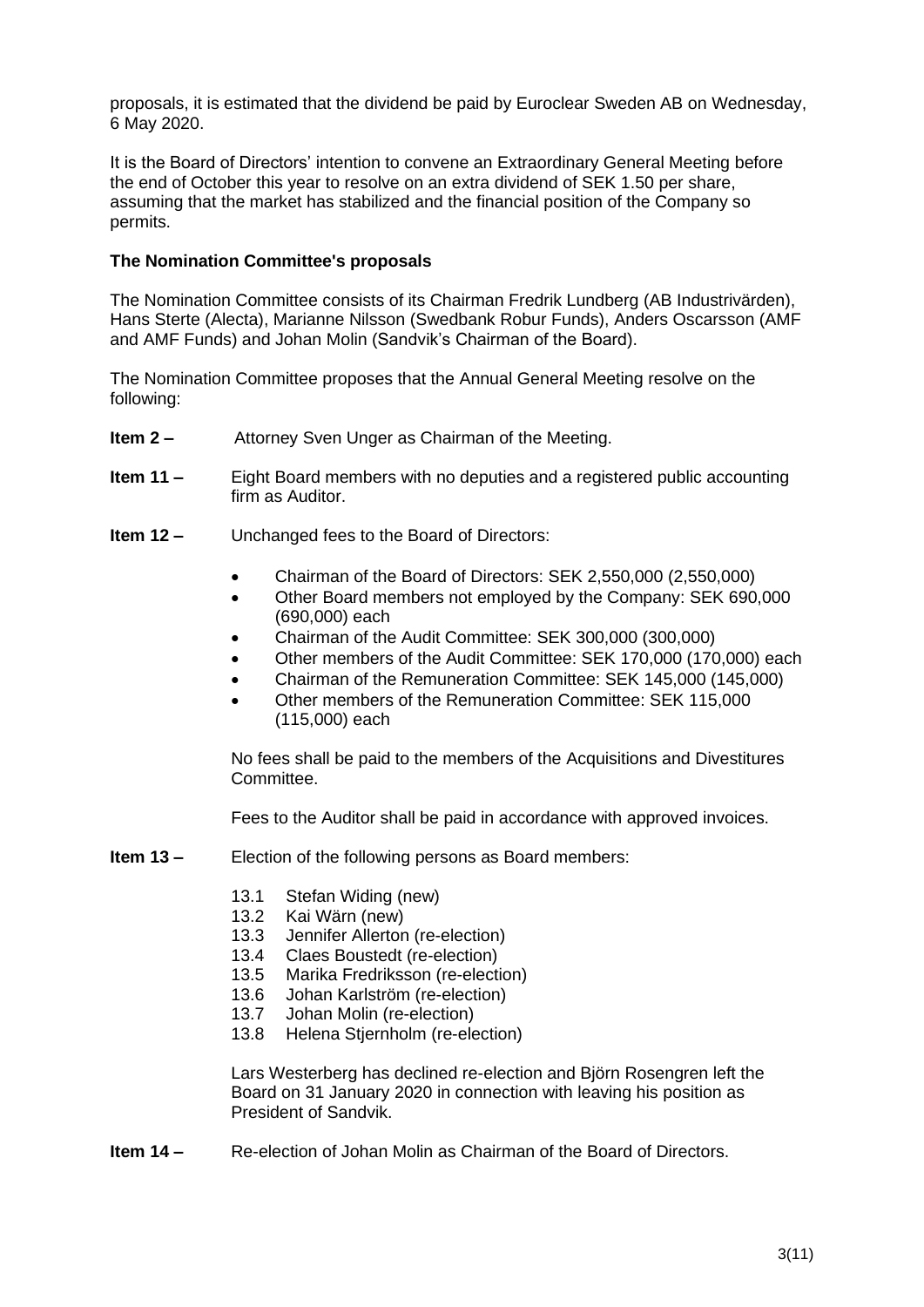**Item 15 –** Pursuant to the recommendation of the Audit Committee, re-election of PricewaterhouseCoopers AB as Auditor for the period until the end of the 2021 Annual General Meeting.

#### **Item 16 – Instruction for the Nomination Committee**

The Company is to have a Nomination Committee comprised of members appointed by each of the four largest shareholders in terms of votes and the Chairman of the Board of Directors (convener). The Nomination Committee has, in addition, the possibility to call in one co-opted member to the Nomination Committee from the Board members if required. At the formation of the Nomination Committee, the shareholding in the Company, based on information from Euroclear Sweden AB on the last banking day of August and other reliable shareholder information which has been provided to the Company at such time, is to determine the largest shareholders in terms of votes. When determining which the four largest shareholders are in terms of votes a group of shareholders shall be considered as one owner if they (i) have been organized as a group in the Euroclear system or (ii) have made public and notified the Company that they have made a written agreement to take - through the coordinated exercise of voting rights - a common longterm view on the management of the Company. The composition of the Nomination Committee is to be announced as soon as it is appointed. The Chairman of the Nomination Committee is to be the member appointed by the largest shareholder in terms of votes. The mandate period of the Nomination Committee is until the composition of the next Nomination Committee is completed.

The Nomination Committee is to prepare proposals for the Chairman of the Meeting, the number of Board members, remuneration to each of the Board members, the composition of the Board of Directors and Chairman of the Board of Directors, where applicable, remuneration to the Auditor and election of Auditor, and, to the extent deemed necessary, proposal regarding amendments to this instruction.

In the event that a member leaves the Nomination Committee prior to the work of the Committee having been completed, a new member appointed by the same shareholder may replace the leaving member, if deemed necessary by the Nomination Committee. In the event that a shareholder that has appointed a member to the Nomination Committee significantly has reduced its holding of shares in the Company, the member in question may resign and, if deemed appropriate by the Nomination Committee, the shareholder next in line in terms of size may be provided an opportunity to appoint a new member. If the shareholding in the Company is otherwise significantly changed before the Nomination Committee's work has been completed, a change in the composition of the Nomination Committee may take place, in such way that the Nomination Committee deems appropriate.

The Company is to be able to pay reasonable costs connected to the work of the Nomination Committee. The Committee is not to receive any fees.

This instruction applies until the General Meeting resolves to adopt a new instruction.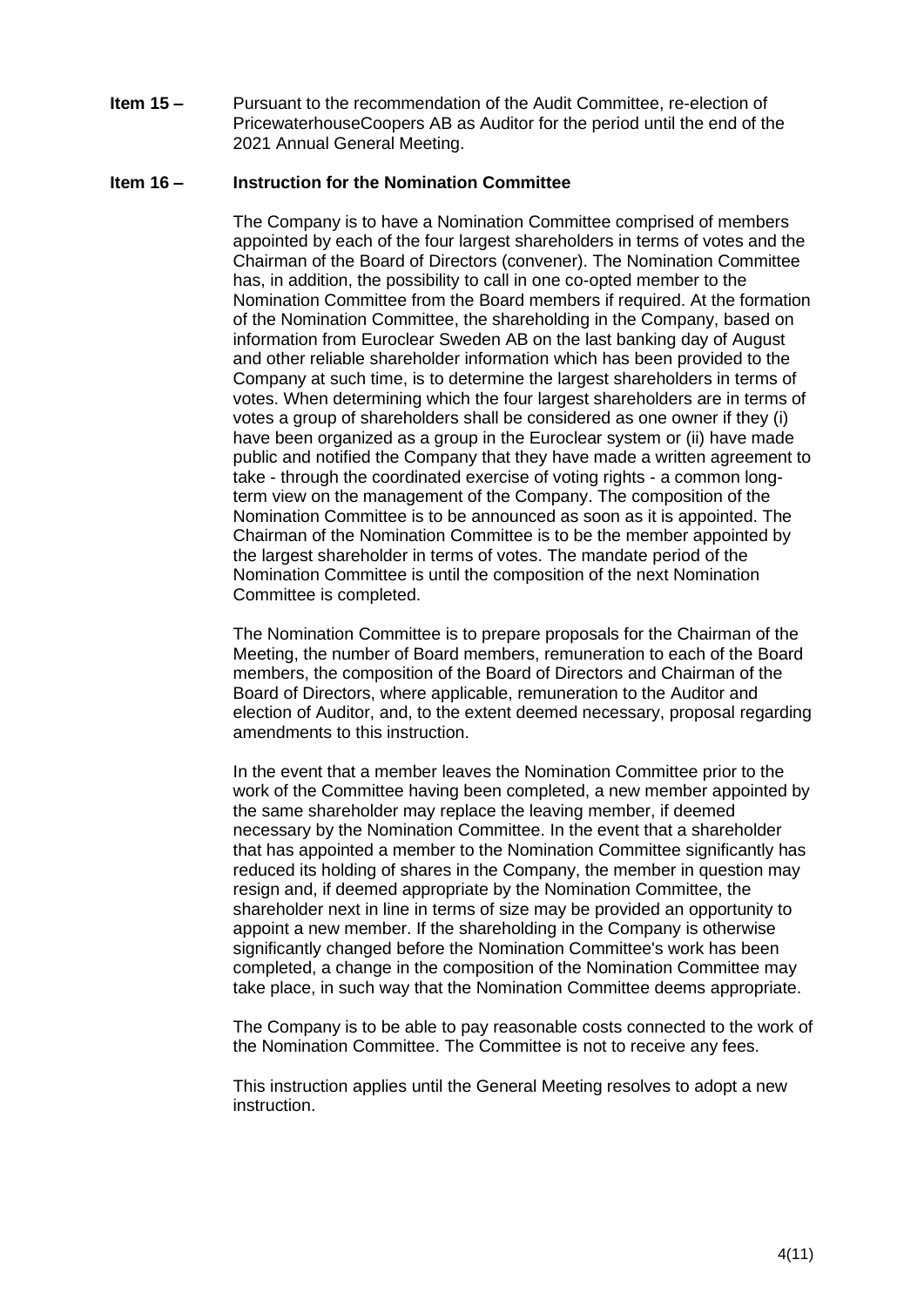#### **Item 17 – Proposal by the Board of Directors for guidelines for the remuneration of senior executives**

The Board of Directors proposes that the Annual General Meeting resolve to adopt the following guidelines for the remuneration of senior executives. Compared to the guidelines adopted by the Annual General Meeting in 2019 these guidelines have been updated to comply with new regulations on remuneration.

# *Scope of the guidelines*

These guidelines encompass the President and other members of the Group Executive Management. The guidelines do not apply to any remuneration decided on or approved by the General Meeting.

# *The guidelines' promotion of the Company's business strategy, long-term interests and sustainability*

A prerequisite for the successful implementation of the Company's business strategy and safeguarding of its long-term interests, including its sustainability, is that the Company is able to recruit and retain qualified personnel. To this end, it is necessary that the Company offers competitive remuneration. These guidelines enable the Company to offer senior executives a competitive total remuneration. For more information regarding the Company's business and sustainability strategy, please see the Company's website home.sandvik.

# *Types of remuneration*

The total remuneration package should be based on market terms, be competitive and reflect the individual's performance and responsibilities as well as the Group's earnings trend. The remuneration may consist of fixed salary, variable remuneration, pension benefits and other benefits.

# Fixed salary

The purpose of the fixed salary is to attract and retain senior executives with the right competence for the respective positions. The salary level should be determined by comparing the salary to similarly complex positions within a defined peer group.

# Variable remuneration

# *Variable share related remuneration*

The Company may offer long-term share related or share price related remuneration. Such programs are adopted by the General Meeting and are therefore not covered by these guidelines. There are currently ongoing long-term share related incentive programs for senior executives and key employees in the Group. For more information on these programs, see the Company's website home.sandvik.

#### *Variable cash remuneration*

The Company may offer short or long-term variable cash remuneration. The fulfillment of objectives for awarding such remuneration shall be measured over a period of one to three years. Such remuneration may amount to not more than 75 percent of the fixed annual salary per year.

Variable cash remuneration shall be conditional upon the fulfillment of defined and measurable criteria. These criteria shall aim at promoting the Company's business strategy and performance as well as its long-term interests, including its sustainability. At the beginning of each year the Board of Directors and the Remuneration Committee shall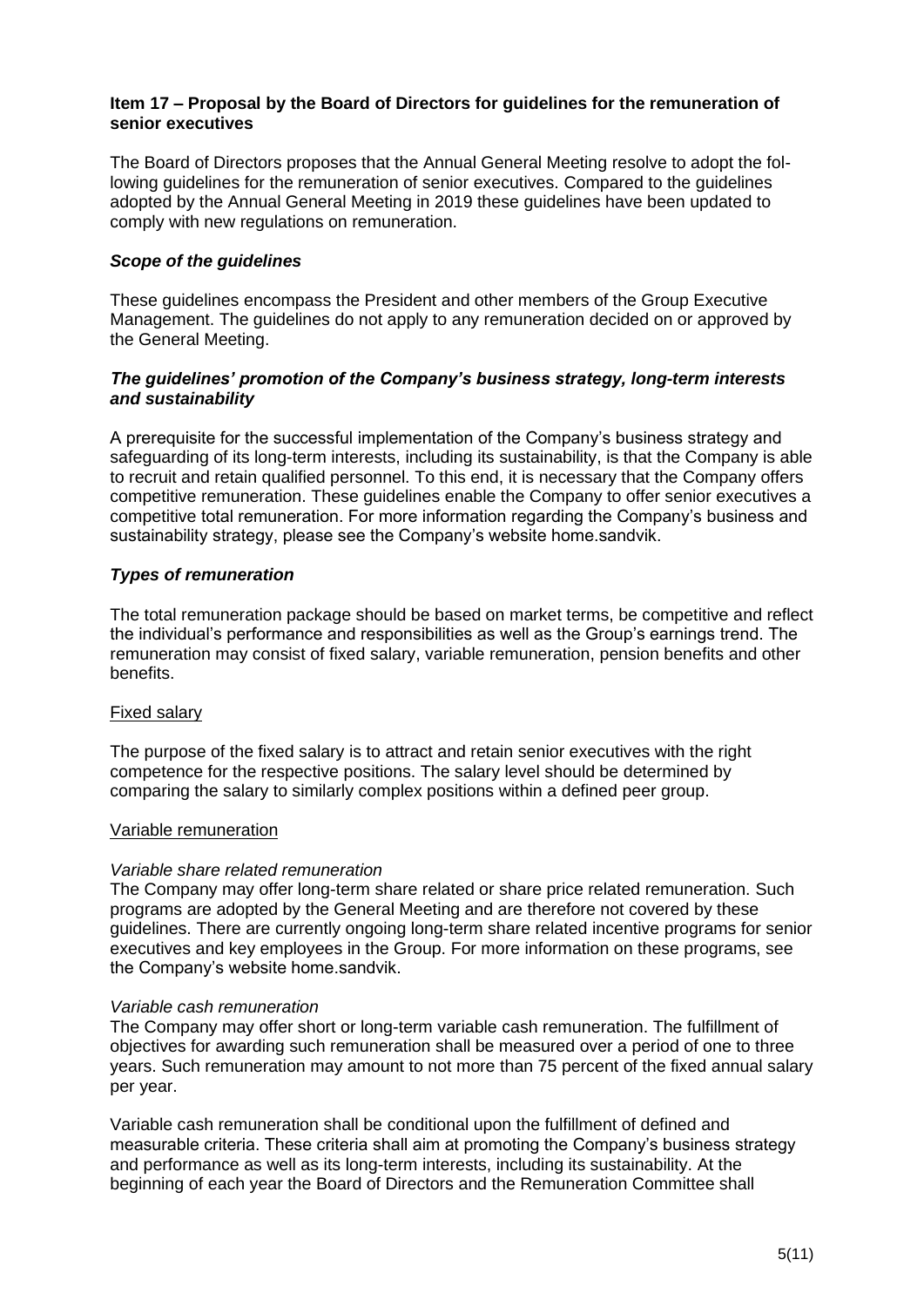establish the criteria, including key performance indicators (KPIs) and the target ranges, deemed relevant for the upcoming measurement period. The criteria may be financial, with at least three KPIs, and non-financial, and shall always be related to business performance. At least 80 percent of the variable cash remuneration shall be linked to the financial criteria. The President and Group Function heads shall be measured on Group level KPIs and the Business Area Presidents shall be measured on both Group level and Business Area level KPIs. The established KPIs shall be presented on the Company's website home.sandvik. The extent to which the criteria for awarding variable cash remuneration have been fulfilled shall be determined when the measurement period has ended and will be published in the Report on Evaluation of Remuneration the following year. For financial criteria, the evaluation shall be based on the latest financial information made public by the Company.

#### *Special arrangements*

In specific cases, the Company may offer one-off remuneration provided that such remuneration is only made on an individual basis, for the purpose of recruiting or retaining senior executives, does not exceed an amount corresponding to 100 percent of the individual's fixed annual salary and maximum variable cash remuneration and is not paid more than once per year and individual.

#### *Right to withhold or reclaim remuneration*

Terms and conditions for variable remuneration shall be designed so that the Board of Directors (i) has the right to limit or refrain from payment of variable remuneration if exceptional economic circumstances prevail and such a measure is considered reasonable, and (ii) has the right to withhold or reclaim variable remuneration paid to an executive based on results that afterwards were found to have been misstated because of wrongdoing or malpractice (so called malus and clawback).

#### Pension benefits

For the President, the pension benefit shall be defined contribution and the pension premiums shall amount to not more than 37.5 percent of the fixed annual salary. For the other senior executives, pension benefits shall be defined contribution and amount to not more than 55 percent of the fixed annual salary, in accordance with the Swedish ITP1 pension scheme. Exceptions to this main rule may be decided on for senior executives with existing defined benefit schemes provided that the cost of such schemes does not exceed the above mentioned cap.

#### Other benefits

Other benefits may include, for example, life insurance, medical insurance and company car benefit. Such benefits may amount to not more than 5 percent of the fixed annual salary. For senior executives in need of double accommodation, paid accommodation etc may be added in line with Sandvik's regulations and such benefits may amount to not more than 20 percent of the fixed annual salary.

#### *Termination of employment*

Severance pay may be paid when employment is terminated by Sandvik. The President and the other senior executives may have a period of notice of not more than 12 months, in combination with severance pay corresponding to 6–12 months fixed salary. When employment is terminated by the senior executive, the notice period may not exceed six months and no severance pay shall be paid.

In case a senior executive is not entitled to severance pay, but is covered by a non-compete undertaking, the senior executive may instead be compensated for such a non-compete undertaking. Any remuneration paid as compensation for a non-compete undertaking shall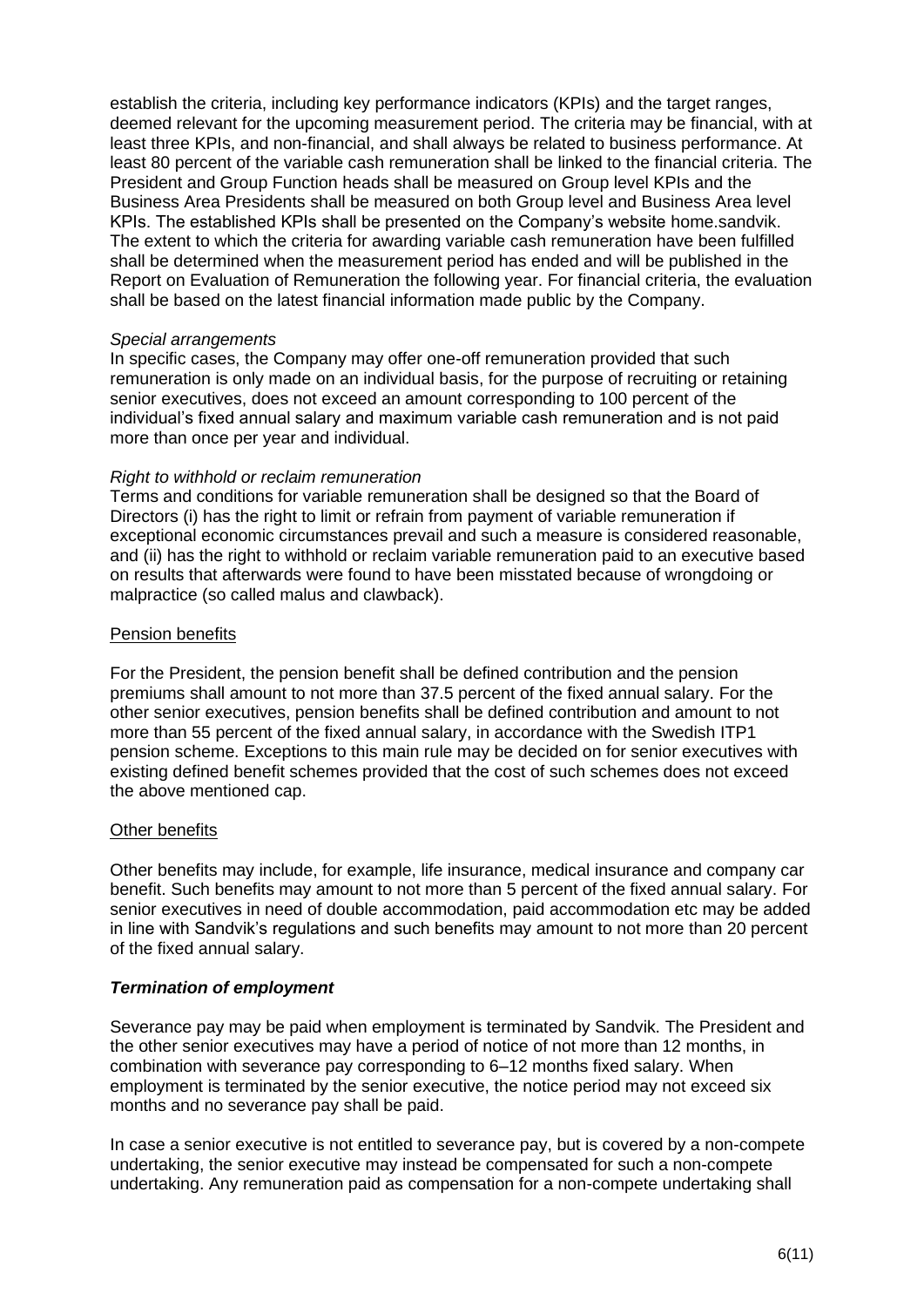not exceed 60 percent of the fixed salary at the time of notice of termination of the employment and shall not be paid for a longer period than 18 months. Fixed salary during the notice period together with any compensation for the non-compete undertaking shall not exceed an amount equivalent to the senior executive's fixed salary for 24 months.

# *Consideration of remuneration to the Company's employees*

When preparing the proposal for these guidelines, the employment conditions applied within the Company as a whole have been used as a benchmark, following the principle that the remuneration packages of all Sandvik employees should be based on the complexity of the position, performance and market practice. In general, the same combination of remuneration components such as fixed salary, variable remuneration, pension and other benefits are offered within Sandvik.

# *The decision-making process to determine, review and implement the guidelines*

The Board of Directors has established a Remuneration Committee. The Committee's tasks include preparing the Board of Directors' decision to propose guidelines for senior executive remuneration. The Board of Directors shall prepare a proposal for guidelines at least every fourth year and submit it to the General Meeting. The guidelines shall be in force until new guidelines are adopted by the General Meeting. The Remuneration Committee shall also monitor and evaluate programs for variable remuneration for the executive management, the application of the guidelines for senior executive remuneration as well as the current remuneration structures and compensation levels in the Company. The members of the Remuneration Committee are independent of the Company and its executive management. The President and the other senior executives do not participate in the Board of Directors' processing of and resolutions regarding remuneration related matters to the extent that they are affected by such matters.

Decisions on remuneration to the President are taken by the Board of Directors, based on proposals from the Remuneration Committee, and decisions on remuneration to the other senior executives are taken by the Remuneration Committee.

# *Adjustments to local rules*

Remuneration under employments subject to other rules than Swedish may be duly adjusted to comply with mandatory rules or established local practice, taking into account, to the extent possible, the overall purpose of these guidelines.

# *Derogation from the guidelines*

\_\_\_\_\_\_\_\_\_\_\_\_\_\_\_

The Board of Directors may temporarily resolve to derogate from the guidelines, in whole or in part, if in a specific case there is special cause for the derogation and a derogation is necessary to serve the Company's long-term interests, including its sustainability, or to ensure the Company's financial viability. As set out above, the Remuneration Committee's tasks include preparing the Board of Directors' resolutions in remuneration related matters. This includes any resolutions to derogate from the guidelines.

For information concerning the current remuneration of senior executives, including ongoing long-term incentive programs, refer to note 3.5 in the Company's 2019 Annual Report and the Company's website.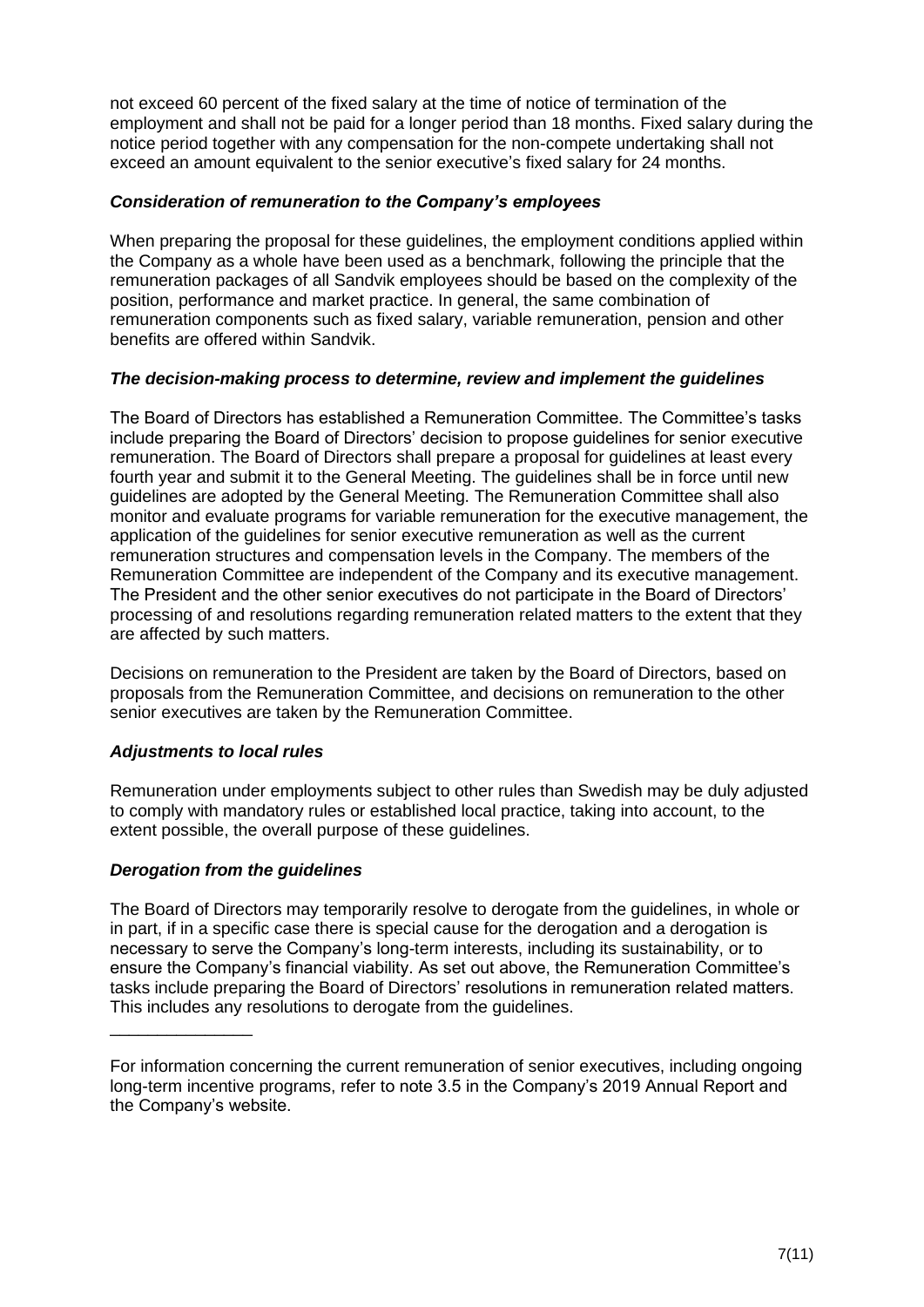#### **Item 18 – Proposal by the Board of Directors for a long-term incentive program (LTI 2020)**

# *Background*

Since 2014 Sandvik's Annual General Meeting has annually resolved on long-term incentive programs for senior executives and key employees, in the form of performance share programs requiring investment by all participants. The Board of Directors considers that these programs fulfill their purpose of aligning the interests of the participants and the shareholders, strengthening the Sandvik Group's ability to attract, retain and motivate qualified employees and strengthening Sandvik's focus and objective to meet its long-term business goals. Accordingly, the Board of Directors proposes that the Annual General Meeting resolve on a long-term incentive program for senior executives and key employees for 2020 ("LTI 2020") on the below terms and conditions.

# *General*

LTI 2020 encompasses approximately 350 senior executives and key employees in the Sandvik Group, divided into four categories. The maximum number of Sandvik shares that can be allocated pursuant to LTI 2020 is 2.5 million shares, which corresponds to approximately 0.20 percent of the number of outstanding shares in Sandvik.

In order to participate in LTI 2020 the employee is required to invest in Sandvik shares at market price no later than 15 June 2020 ("Investment Shares"). In the event that the employee is not able to invest before this date due to being entered in an insider list (logbook) kept by Sandvik, the Board of Directors shall be entitled to postpone the date of investment for such employee. The employee may within the scope of LTI 2020 invest up to an amount corresponding to 10 percent of the employee's fixed annual salary before tax at the time of the investment.

Provided such acquisition of Investment Shares is made, participants of LTI 2020 will be entitled to allotment of Sandvik shares, free of charge, after a period of three years on the terms and conditions set forth below.

# *Performance Shares*

Each acquired Investment Share entitles participants to be allotted Sandvik shares provided certain performance targets are met ("Performance Shares"). The maximum number of Performance Shares that may be allotted for each acquired Investment Share is:

- 8 for the President,
- 7 for each additional member of the Group Executive Management (currently 7 persons),
- 6 for each senior manager (approximately 60 persons), and
- 5 for each key contributor (approximately 282 persons).

Each member of the Group Executive Management shall nominate the persons that are to be offered participation in LTI 2020 and that are to be classified as senior manager and key contributor, respectively, based on position, qualification and individual performance. All nominations are to be approved by the President and CEO.

The number of Performance Shares that will finally be allotted to the participant for each acquired Investment Share is dependent on the development of the Sandvik Group adjusted Earnings Per Share ("EPS") during the financial year 2020 ("EPS 2020"), compared to adjusted EPS for the financial year 2019 ("EPS 2019"). The Board of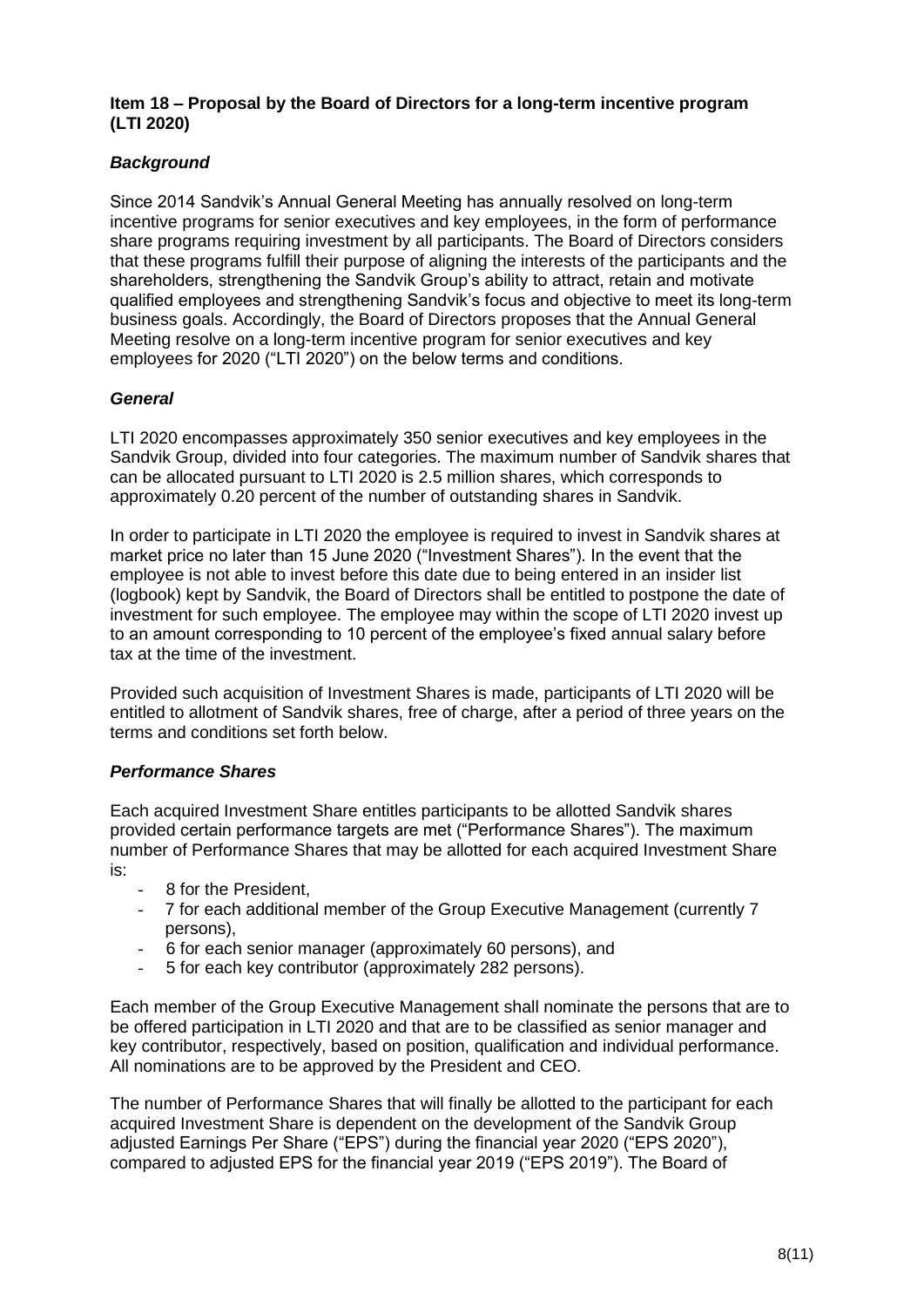Directors establishes the levels regarding adjusted EPS that must be attained for allotment of a certain number of Performance Shares. Allotment will take place as follows:

- One Performance Share will be allotted for each acquired Investment Share if EPS 2020 exceeds EPS 2019.
- In order for any remaining Performance Shares to be allotted EPS 2020 growth must exceed 5 percent in relation to EPS 2019. The EPS growth required for the maximum number of Performance Shares to be allotted for each acquired Investment Share is established by the Board of Directors.

The level required for maximum allotment and the extent to which the established levels are attained will be disclosed in the 2020 Annual Report.

# *Prerequisites for allotment*

The allotment of Performance Shares requires continuous employment and that all Investment Shares be held during a period of three years from the acquisition of the Investment Shares ("Vesting Period"). The Chairman of the Board of Directors may in special cases grant exemptions from these requirements for individual participants, whereas the Board of Directors may decide on any such exemption concerning groups of participants. If the prerequisites for allotment set forth for LTI 2020 are met, allotment of Performance Shares will take place during 2023, and no later than 30 June 2023. The allotment will take place free of charge, subject to tax.

#### *Adjustment of the number of Performance Shares etc.*

Before the allotment of Performance Shares takes place, the Board of Directors shall consider whether the number of Performance Shares is reasonable taking into account the financial results and position of Sandvik, the impact of larger acquisitions, divestments and other significant capital transactions, stock market conditions and other circumstances. If the Board of Directors deems that this is not the case, the Board of Directors shall reduce the number of Performance Shares to the lower number the Board of Directors finds appropriate or decide that no allotment should take place.

In the event of a bonus issue, split, rights issue and/or other similar events in Sandvik, the Board of Directors shall be entitled to decide on the recalculation of the terms of LTI 2020.

An alternative cash based incentive solution may be implemented for participants in countries where the acquisition of Investment Shares or allotment of Performance Shares is not appropriate, or if such solution is otherwise considered appropriate. Such alternative incentive solution shall to the extent practically possible be designed to correspond to the terms of LTI 2020. The President and CEO shall be authorized to decide which persons that should be offered participation in the cash based incentive solution.

The Board of Directors, or a committee appointed by the Board of Directors for this purpose, shall be responsible for the detailed design and administration of LTI 2020 based on the main terms set forth herein.

The right to be allotted Performance Shares cannot be transferred and does not give the participant a right to compensation for dividend distributed during the Vesting Period with respect to the underlying shares.

#### *Costs of LTI 2020 and hedging arrangements*

The total cost of LTI 2020 is estimated up to SEK 210 million, assuming a Sandvik share price of SEK 130. The costs will be allocated over the years 2020-2022. The costs have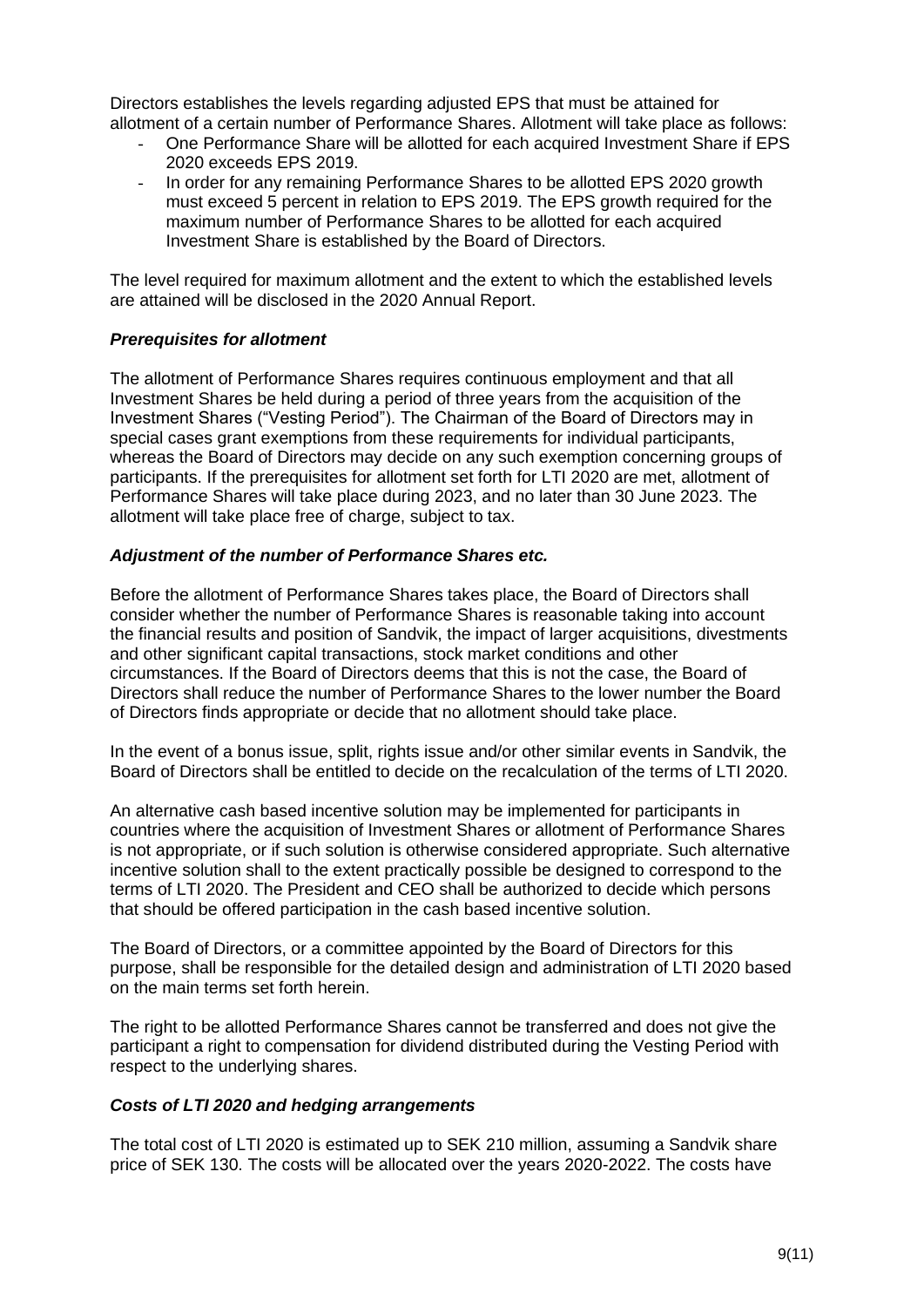been calculated as the sum of personnel costs, including social security costs of SEK 35 million, and administration costs of approximately SEK 2 million for the program.

Sandvik intends to secure its commitment to deliver up to 2.5 million Sandvik shares under LTI 2020 through a share swap agreement with a third party. The interest cost for such a share swap is estimated at approximately SEK 1.5 million per year based on the current interest levels and a share price of SEK 130. Against this cost, however, stands the value of possible dividends.

#### *Preparation of the proposal*

The proposal has been prepared by the Board's Remuneration Committee and has been discussed and resolved on by the Board of Directors. The President has not taken part in the Board of Directors' discussion and resolution with respect to the proposal.

#### *Majority requirement*

The resolution regarding LTI 2020 requires a majority of more than half of the votes cast at the Meeting.

#### *Other*

For a description of other long-term incentive programs within Sandvik reference is made to note 3.5 in Sandvik's 2019 Annual Report and to the Company's website.

#### **Item 19 – Proposal by the Board of Directors for authorization of the Board of Directors to resolve on acquisition of the Company's own shares**

The Board of Directors proposes that the Annual General Meeting authorizes the Board of Directors to, for the period until the 2021 Annual General Meeting, resolve on acquisitions of the Company's own shares in accordance with the following conditions.

- Acquisitions shall take place on Nasdaq Stockholm.
- Acquisitions may only be made at a price per share within the price range (spread) applicable from time to time, meaning the spread between the highest purchase price and the lowest selling price prevailing and disseminated by Nasdaq Stockholm from time to time.
- The Company may acquire a maximum number of shares so that the Company's holding at any time does not exceed 10 per cent of the total number of shares in the Company.
- The authorization may be utilized on one or several occasions up to the 2021 Annual General Meeting.

The purpose of the authorization is to enable the Board of Directors to continuously adapt the Company's capital structure and thereby contribute to increased shareholder value.

In order for the resolution on authorization to be valid, it must be supported by shareholders representing at least two thirds of the votes cast as well as the shares represented at the Annual General Meeting.

The Board of Directors' statement, pursuant to Chapter 19, Section 22 of the Swedish Companies Act, is available on the Company's website [home.sandvik.](http://www.sandvik.com/en)